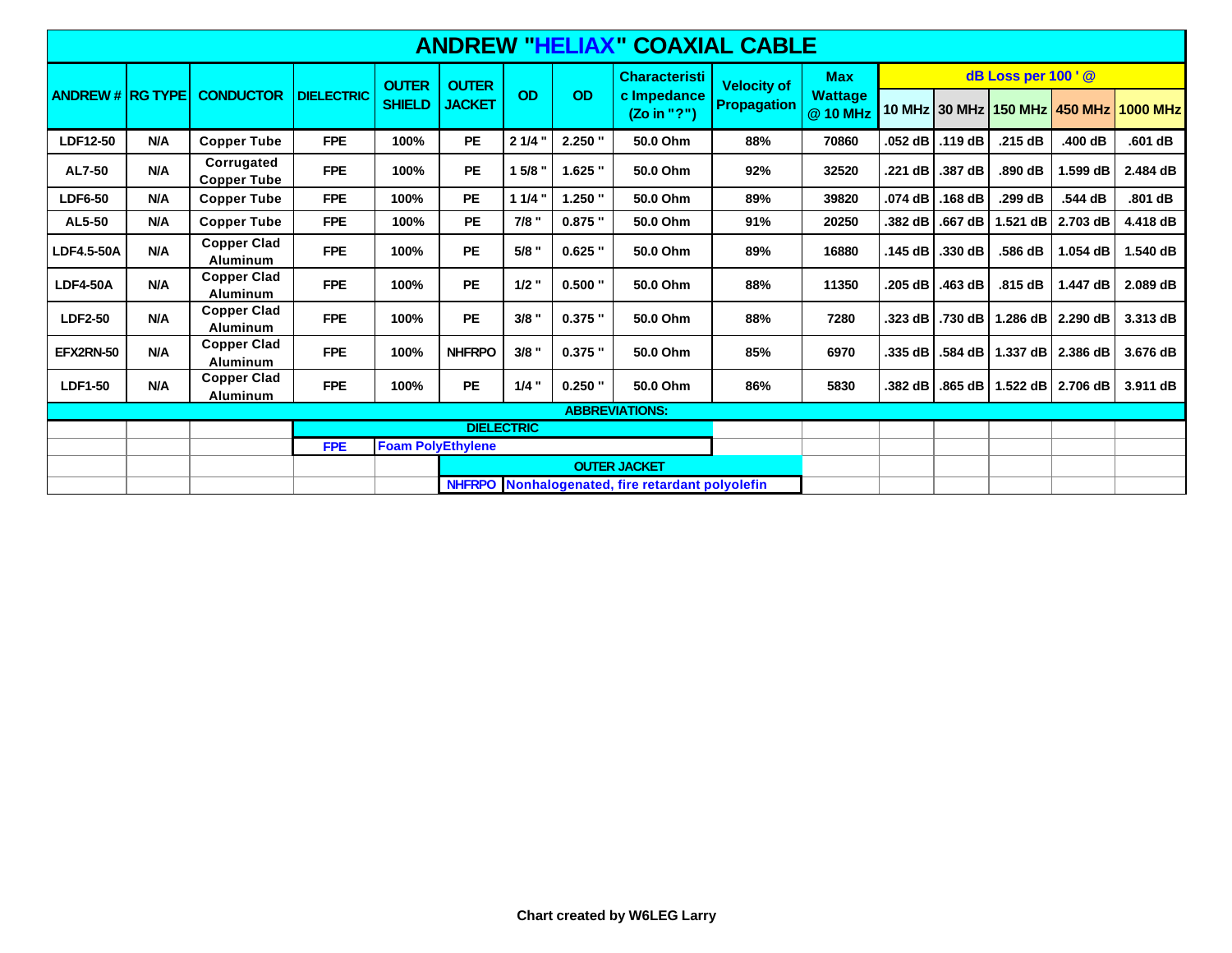| <b>BELDEN "RADIO GRADE (RG) TYPE" COAXIAL CABLE</b> |                       |                                  |                   |                               |                                       |           |                                                    |                                   |                                          |                    |               |                |                |                 |  |
|-----------------------------------------------------|-----------------------|----------------------------------|-------------------|-------------------------------|---------------------------------------|-----------|----------------------------------------------------|-----------------------------------|------------------------------------------|--------------------|---------------|----------------|----------------|-----------------|--|
|                                                     | <b>RG TYPE</b>        | <b>CONDUCTOR</b>                 | <b>DIELECTRIC</b> | <b>OUTER</b><br><b>SHIELD</b> | <b>OUTER</b><br><b>JACKET</b>         | <b>OD</b> | <b>Characteristic</b><br>Impedance<br>(Zo in "?")  | <b>Velocity of</b><br>Propagation | <b>Max</b><br><b>Wattage</b><br>@ 10 MHz | dB Loss per 100' @ |               |                |                |                 |  |
| <b>BELDEN#</b>                                      |                       |                                  |                   |                               |                                       |           |                                                    |                                   |                                          | 10 MHz             | <b>50 MHz</b> | <b>200 MHz</b> | <b>400 MHz</b> | <b>1000 MHz</b> |  |
| 9913                                                | <b>RG - 8/U</b>       | <b>10 AWG</b><br><b>Solid</b>    | <b>SSPE</b>       | 90%                           | <b>PVC</b>                            | $0.405$ " | 50.0 Ohm                                           | 84%                               | 3217                                     | .500 dB            | 1.000 dB      | 1.800 dB       | 2.600 dB       | 4.400 dB        |  |
| 9913F7                                              | <b>RG - 8/U</b>       | <b>10 AWG</b><br><b>Stranded</b> | <b>GIFHDPE</b>    | 95%                           | <b>PVC</b>                            | $0.405$ " | 50.0 Ohm                                           | 85%                               | 2681                                     | .600 dB            | 1.100 dB      | 2.000 dB       | 3.000 dB       | 5.000 dB        |  |
| 8214                                                | <b>RG - 8/U</b>       | <b>11 AWG</b><br><b>Stranded</b> | <b>FPE</b>        | 97%                           | <b>PVC</b>                            | $0.403$ " | 50.0 Ohm                                           | 78%                               |                                          | .500 dB            | 1.200 dB      | 2.600 dB       | 3.900 dB       | 7.000 dB        |  |
| 8268                                                | <b>RG - 214/U</b>     | <b>13 AWG</b><br><b>Stranded</b> | <b>PE</b>         | 97%                           | <b>PVCNC</b>                          | $0.425$ " | 50.0 Ohm                                           | 66%                               |                                          | .550 dB            | 1.300 dB      | 2.700 dB       | 4.100 dB       | 8.000 dB        |  |
| 8267                                                | <b>RG - 213/U</b>     | <b>13 AWG</b><br><b>Stranded</b> | <b>PE</b>         | 96%                           | <b>PVCNC</b>                          | $0.405$ " | 50.0 Ohm                                           | 66%                               | 2761                                     | .550 dB            | 1.300 dB      | 2.700 dB       | 4.100 dB       | 8.000 dB        |  |
| 8237                                                | <b>RG - 8/U</b>       | <b>13 AWG</b><br><b>Stranded</b> | <b>PE</b>         | 97%                           | <b>PVC</b>                            | $0.405$ " | 52.0 Ohm                                           | 66%                               |                                          | .600 dB            | 1.300 dB      | 2.800 dB       | 4.200 dB       | 7.400 dB        |  |
| 9258                                                | RG-8/X or<br>RG-8Mini | <b>16 AWG</b><br><b>Stranded</b> | <b>GIFPE</b>      | 95%                           | <b>PVC</b>                            | $0.242$ " | 50.0 Ohm                                           | 82%                               | 1000                                     | .900 dB            | $2.100$ dB    | 4.500 dB       | 6.600 dB       | 11.200 dB       |  |
| 8240                                                | <b>RG - 58A/U</b>     | <b>20 AWG</b><br><b>Stranded</b> | <b>PE</b>         | 95%                           | <b>PVC</b>                            | $0.193$ " | 51.5 Ohm                                           | 66%                               |                                          | 1.100 dB           | 2.500 dB      | 5.600 dB       | 8.400 dB       | 14.500 dB       |  |
| 8219                                                | <b>RG - 58A/U</b>     | <b>20 AWG</b><br><b>Stranded</b> | <b>FPE</b>        | 93%                           | <b>PVC</b>                            | $0.194$ " | 53.5 Ohm                                           | 73%                               |                                          | 1.300 dB           | 3.100 dB      | 6.600 dB       | 10.000 dB      | 18.100 dB       |  |
| 8259                                                | <b>RG - 58A/U</b>     | <b>20 AWG</b><br><b>Stranded</b> | PE                | 95%                           | <b>PVC</b>                            | $0.193$ " | 50.0 Ohm                                           | 66%                               |                                          | 1.500 dB           | 3.700 dB      | 8.100 dB       | 12.400 dB      | 22.800 dB       |  |
|                                                     |                       |                                  |                   |                               |                                       |           | <b>ABBREVIATIONS:</b>                              |                                   |                                          |                    |               |                |                |                 |  |
|                                                     |                       |                                  |                   |                               | <b>DIELECTRIC</b>                     |           |                                                    |                                   |                                          |                    |               |                |                |                 |  |
|                                                     |                       |                                  | <b>SSPE</b>       |                               | <b>Semi Solid PolyEthylene</b>        |           |                                                    |                                   |                                          |                    |               |                |                |                 |  |
|                                                     |                       |                                  | <b>GIFHDPE</b>    |                               |                                       |           | <b>Gas Injected Foam High Density PolyEthylene</b> |                                   |                                          |                    |               |                |                |                 |  |
|                                                     |                       |                                  | <b>FPE</b>        |                               | <b>Foam PolyEthylene</b>              |           |                                                    |                                   |                                          |                    |               |                |                |                 |  |
|                                                     |                       |                                  | PE                | <b>PolyEthylene</b>           |                                       |           |                                                    |                                   |                                          |                    |               |                |                |                 |  |
|                                                     |                       |                                  | <b>GIFPE</b>      |                               | <b>Gas Injected Foam PolyEthylene</b> |           |                                                    |                                   |                                          |                    |               |                |                |                 |  |
|                                                     |                       |                                  |                   |                               |                                       |           | <b>OUTER JACKET</b>                                |                                   |                                          |                    |               |                |                |                 |  |
|                                                     |                       |                                  |                   |                               | <b>PVCNC</b>                          |           | <b>Polyvinyl Chloride Non-Contaminating</b>        |                                   |                                          |                    |               |                |                |                 |  |
|                                                     |                       |                                  |                   |                               | <b>PVC</b>                            |           | <b>Polyvinyl Chloride</b>                          |                                   |                                          |                    |               |                |                |                 |  |